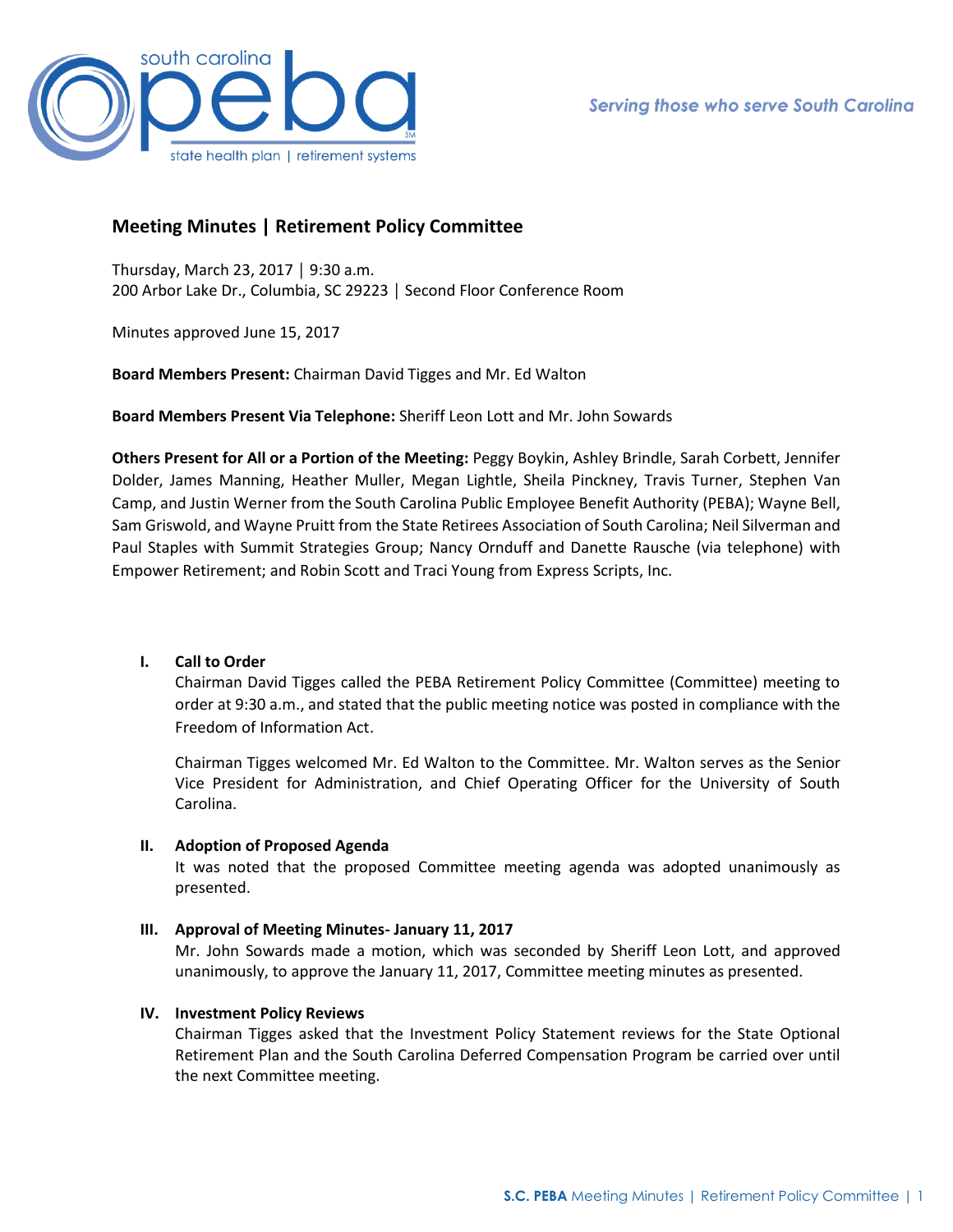Mr. Paul Staples, with Summit Strategies Group (Summit), introduced Mr. Neal Silverman from Summit who replaced Mike Orso.

Mr. Staples stated that in September 2016, Great West approached Summit and PEBA staff to modify the guidelines of the South Carolina Deferred Compensation Program Stable Asset Fund. Mr. Staples clarified that Great West manages the Stable Value Fund, and Empower Retirement is the Recordkeeper for the program. The separate account structure allows PEBA to employ custom guidelines to manage the risk/return profile of the fund.

Mr. Staples reported that Great West is requesting to modify the following guidelines:

- 1. Lower the corporate bond minimum credit rating from A/A3 to BBB-/Baa3
- 2. Lower the asset-backed, non-agency MBS and commercial mortgage backed securities from AAA to A-/A3
- 3. Establish a maximum allocation of 10% to BBB rated securities

Mr. Staples added that these changes are expected to expand the universe of securities available for inclusion within the portfolio; increase the expected return of the portfolio; and not materially impact the risk of the portfolio. Mr. Staples stated that Summit supports the request to modify the South Carolina Deferred Compensation Program Stable Asset Fund Guidelines.

Following further discussion, Mr. Walton made a motion, which was seconded by Mr. Sowards, and approved unanimously, to recommend that the full Board adopt the modified South Carolina Deferred Compensation Program Stable Value Fund Guidelines.

#### **V. Manager Searches**

Mr. Staples reported that as of the fourth quarter 2016, the BlackRock Inflation Protected Bond Fund has been on the watch list for five consecutive quarters, and received a comprehensive review to determine its suitability within the Deferred Compensation Program. Mr. Staples advised that Summit recommends replacing the BlackRock Inflation Protected Bond Fund with a passive fund option, which not only has lower tracking error, but substantially lowers fees for management from 35 basis points to 6 basis points.

Mr. Staples stated that Summit evaluated the Fidelity Inflation Protected Bond Fund and the Vanguard Short Term Inflation Protected Bond Fund, and advised that Summit recommends replacing the BlackRock Inflation Protected Bond Fund with the Fidelity Inflation Protected Bond Fund.

Mr. Sowards made a motion, which was seconded by Mr. Walton, and approved unanimously, to recommend to the full Board that the BlackRock Inflation Protected Bond Fund in the South Carolina Deferred Compensation Program be replaced with the Fidelity Inflation Protected Bond Fund.

 Mr. Staples reminded the Committee that as of September 30, 2016, the Victory Munder Mid Cap Growth Fund has been on the watch list for five consecutive quarters. Summit evaluated the Hartford MidCap Fund, the Janus Enterprise N Fund, and the Vanguard Mid-Cap Growth Index Fund. Mr. Staples advised that Summit recommends replacing the Victory Munder Mid Cap Growth Fund with the Hartford MidCap Fund.